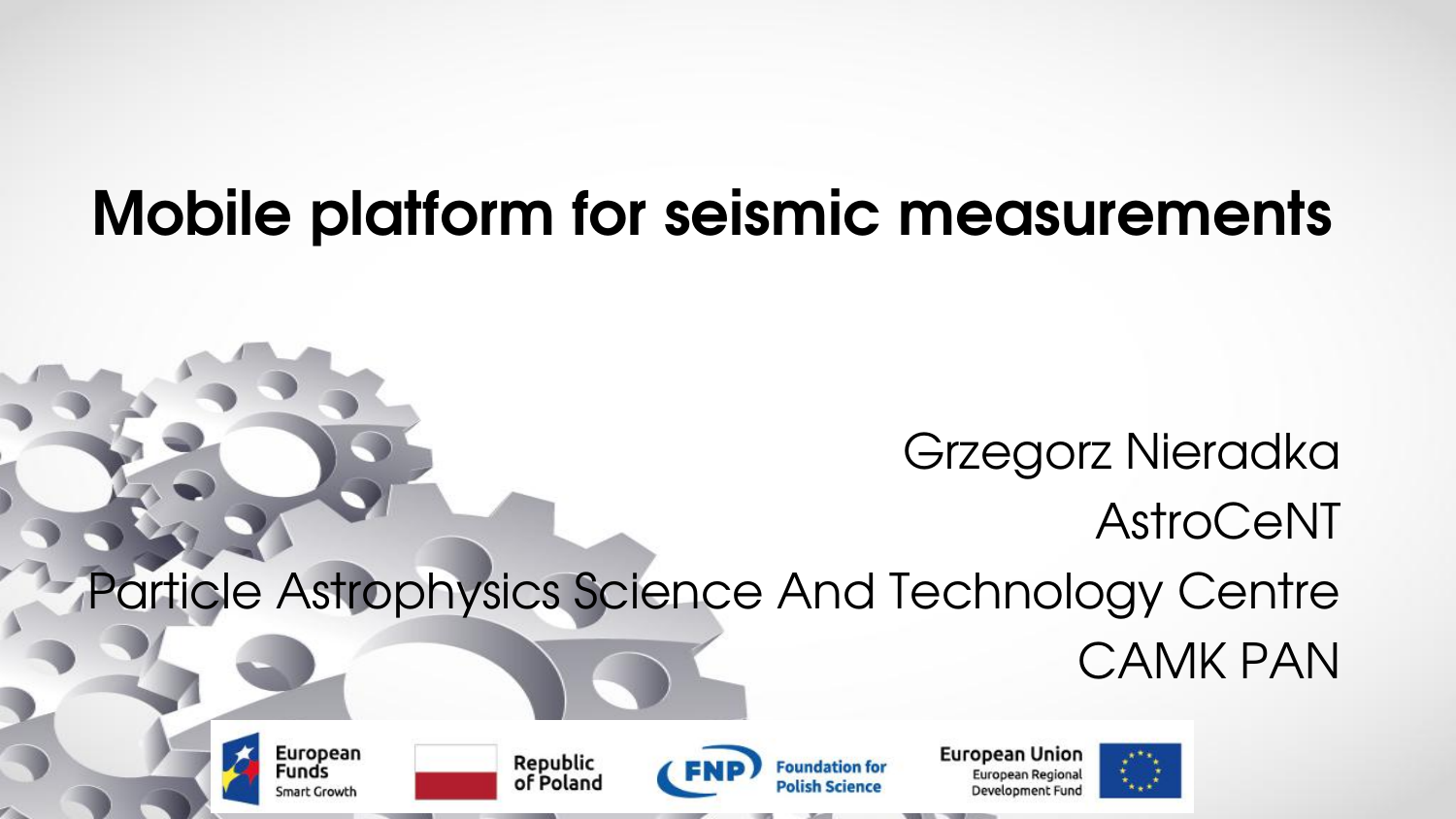### **Robotics**

- Is very fast developed area of science and industry
- Industrial robots manipulators
- Mobile robots autonomous vehicle
- Flying robots UAV (Unmanned Aerial Vehicle)
- Personal robots vacuum cleaner, medicines assistance

- **Idea:**
- Mobile robot can make automatic measurements of signal, e.g. seismic signal







**European Unior** 

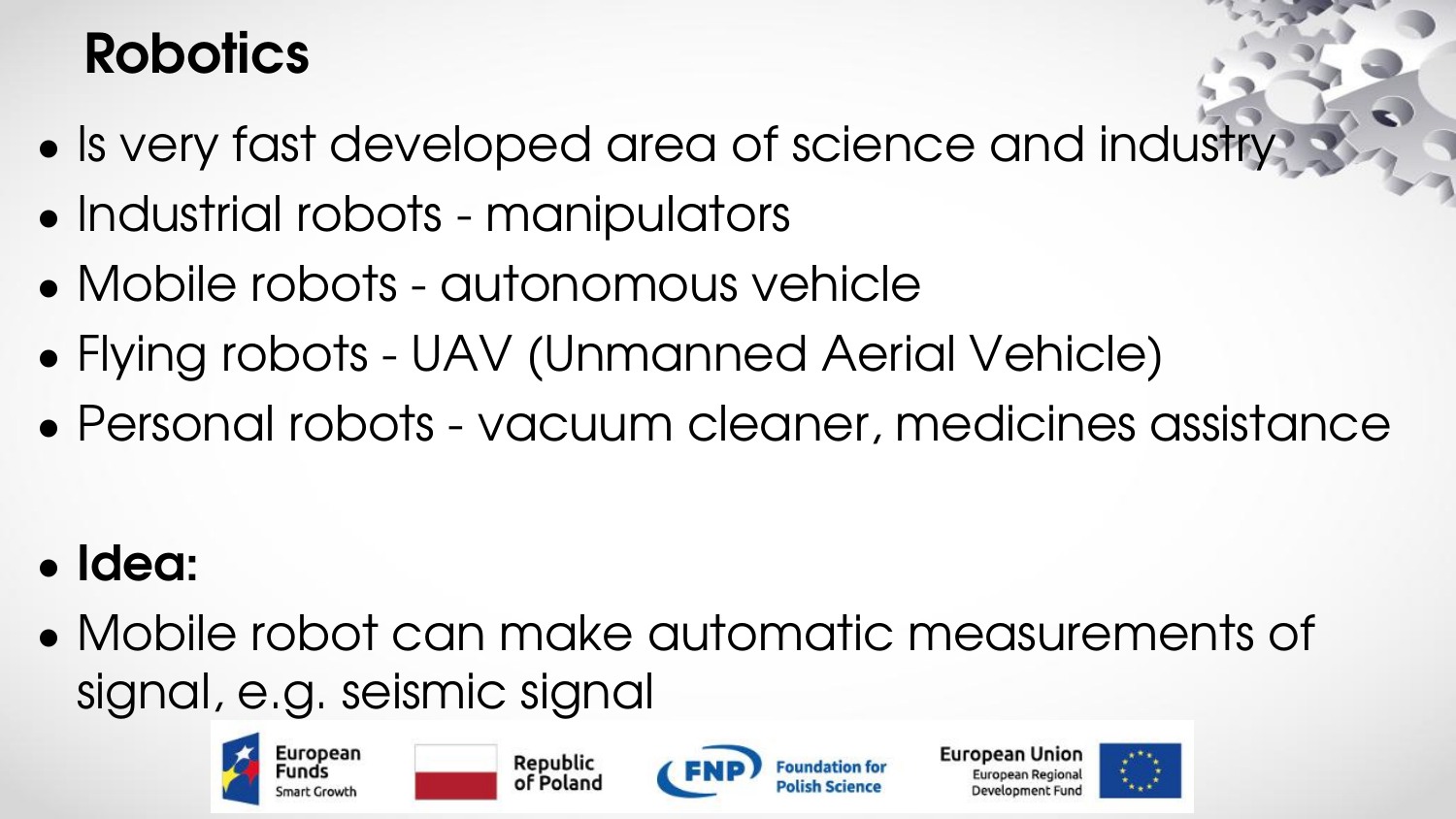# **Mobile platform**

- Many possibility to moving robotics platform
- Legs, wheels, caterpillar
- Wheels can be 2WD or 4WD (wheel drive)
- Many types of wheels
- Selected 4WD with mecanum (Swedish) wheels
- Omnidirectional movement allowable











**European Union** European Regiona Development Fund







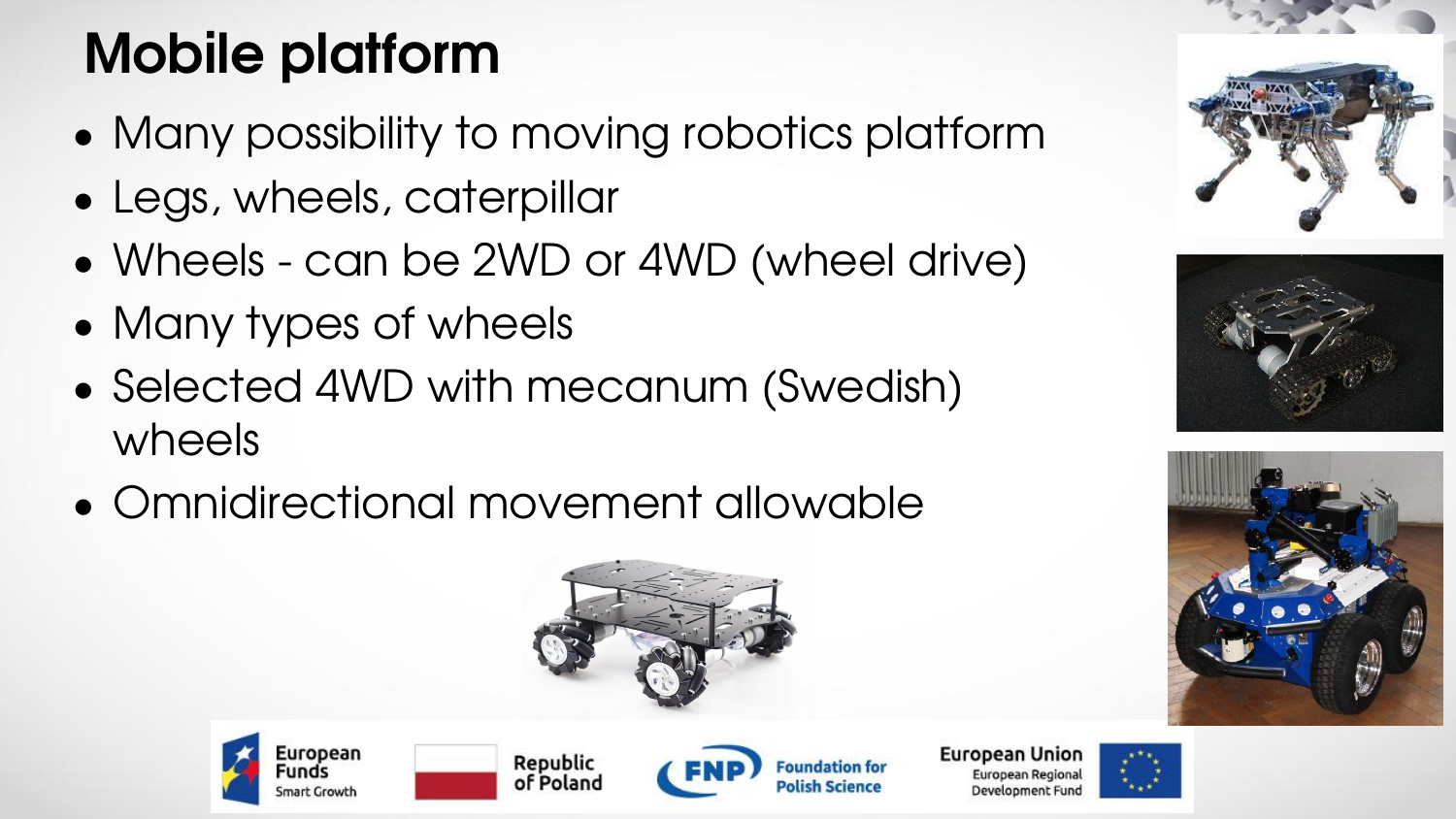## **Basic equipment**

- Linear motors for platform moving
- Motors equipped with encoders
- Drivers of motors with I2C
- Accumulators 12 V and 5V
- Camera for video streaming
- Raspberry Pi for robot logic













**European Union** European Regiona Development Fund

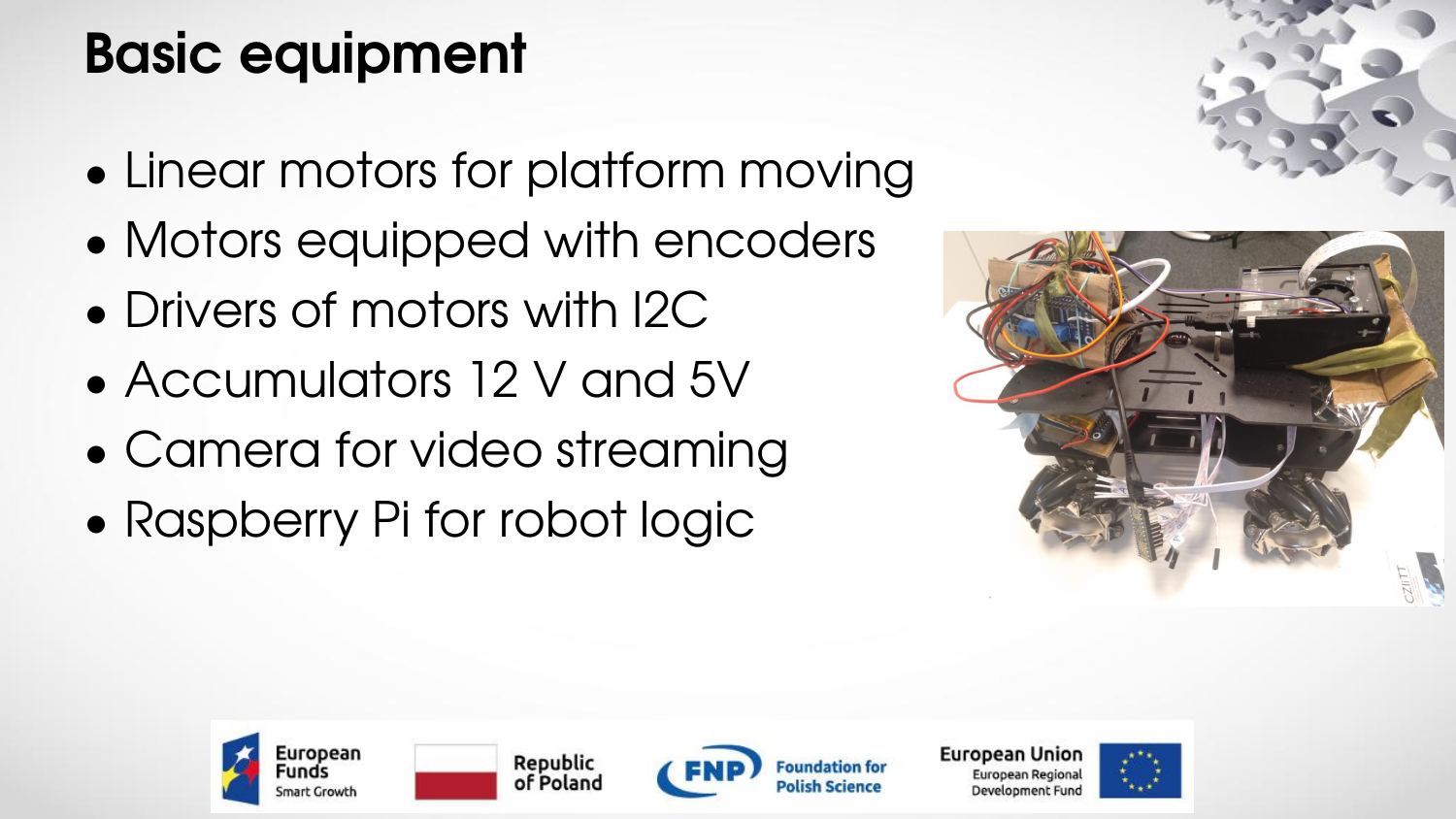# **Operating system**

- The main computational unit Raspberry Pi 4
- Raspberry Pi OS based on Debian as the operational system (formerly Rasbian)
- For robotic purpose the ROS is installed
- ROS is Robot Operating System
- ROS is standard in robotics at now









Republic of Poland



**European Union** European Regiona Development Fun

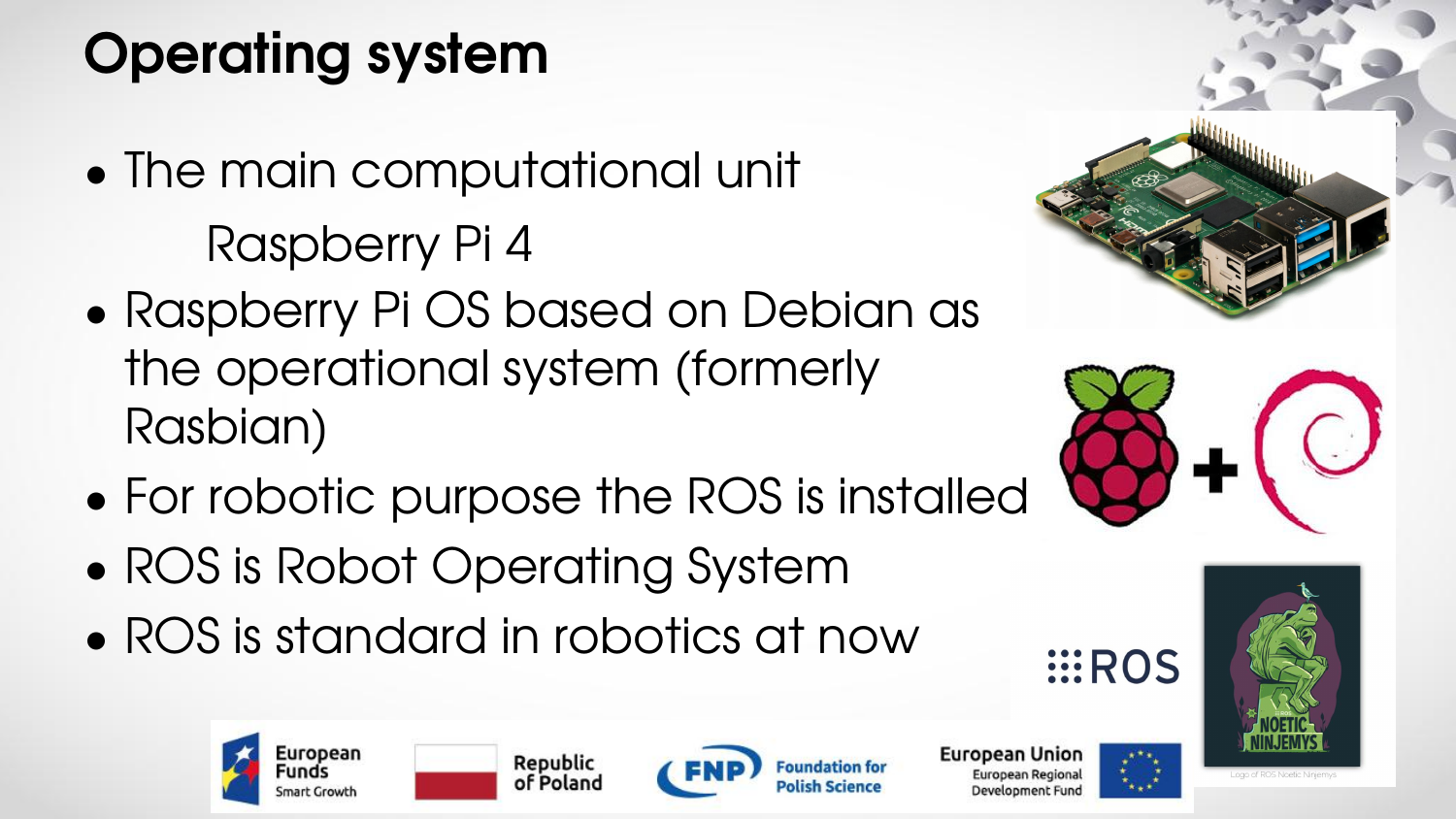### **Teleoperation**

- Moving can be done by operator **the lines of the set of the set of the set of the set of the set of the set of the set of the set of the set of the set of the set of the set of the set of the set of the set of the set of** supervision
- Communication over Ethernet type network
- Web page with video view and user interface for robot steering
- Communication by ROS messages and services











**European Union** European Regional Development Fund

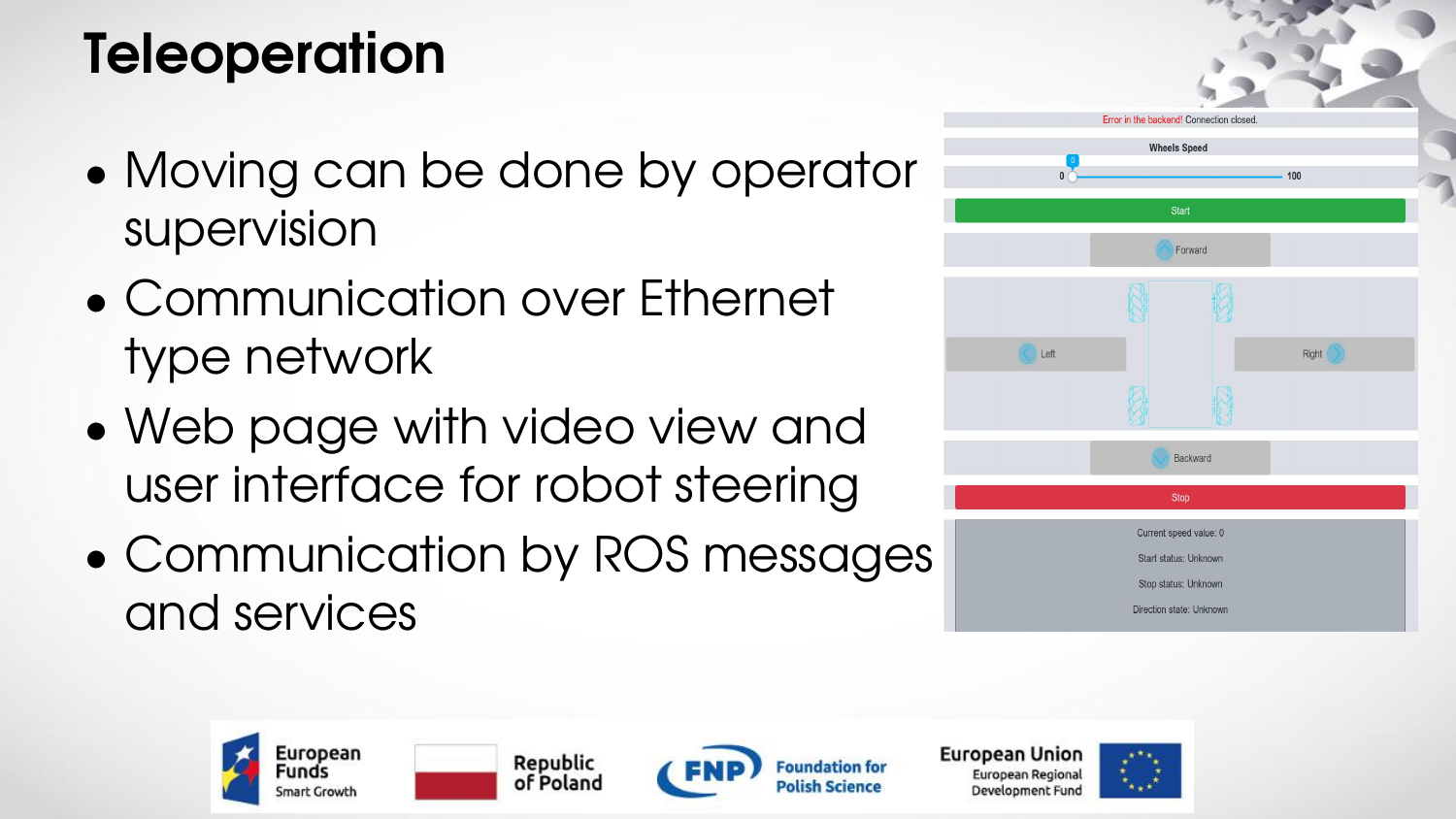# **Algorithms**

- Wheel odomotery based on encoders – Trouble with wheel slippage
- Visual odometry based on camera
	- Trouble with homogeneous environment
	- Indoor flat, gray floor and flat white walls
- Kinematics of omnidirectional platform
	- implement stable wheel speed driver
	- include the module into ROS system







Republic of Poland





**European Union** European Regiona Development Fun

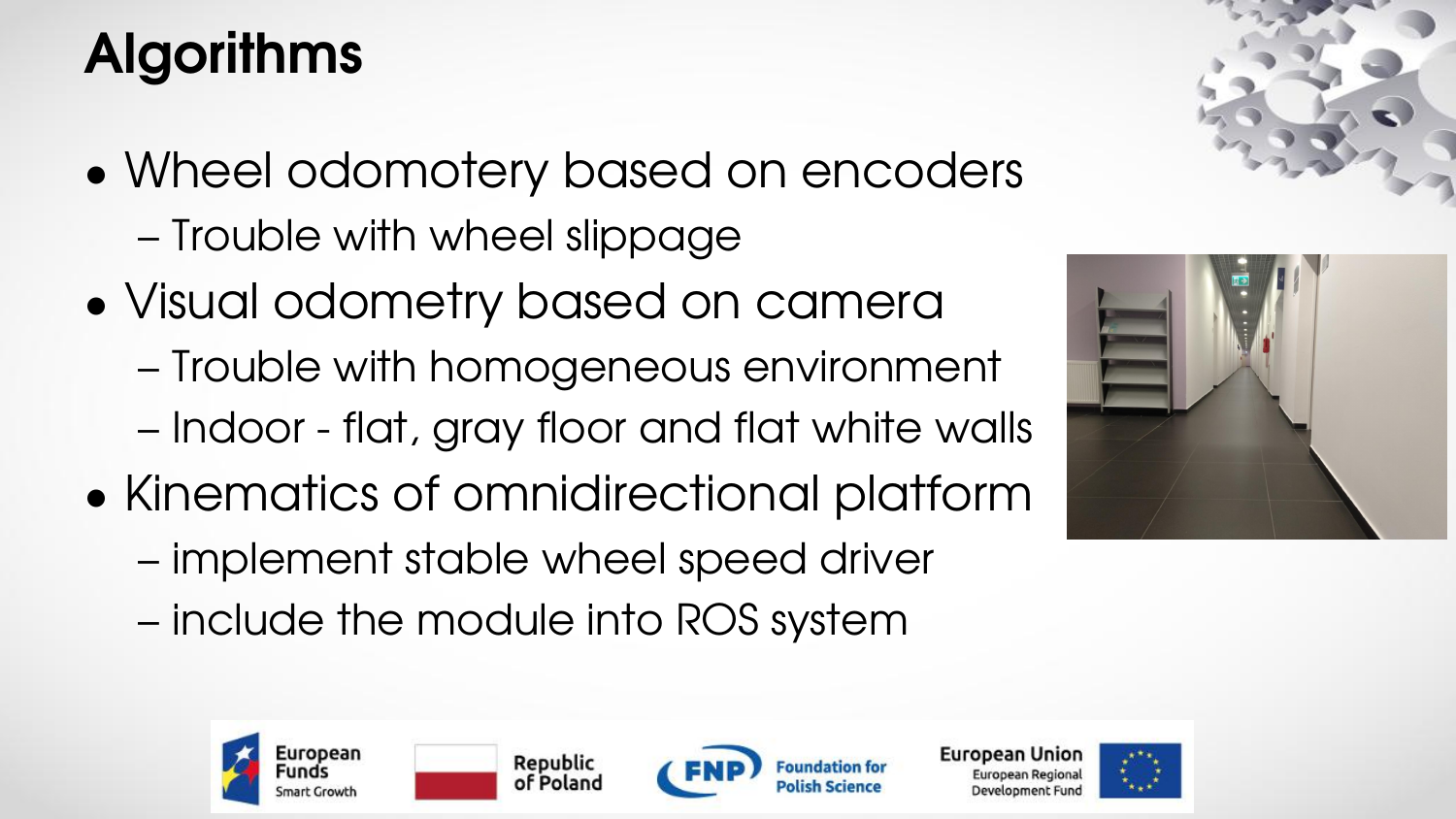### **Futher plans**

- Developing of self localization algorithms
- Developing of navigation algorithms
- Using different sensors, e.g. lidar
- Developing the seismic sensor mechanics
- Algorithms for data acquisition
- On board data processing
- Robot health status reporting
- ETC.







European Union European Regiona Development Fun